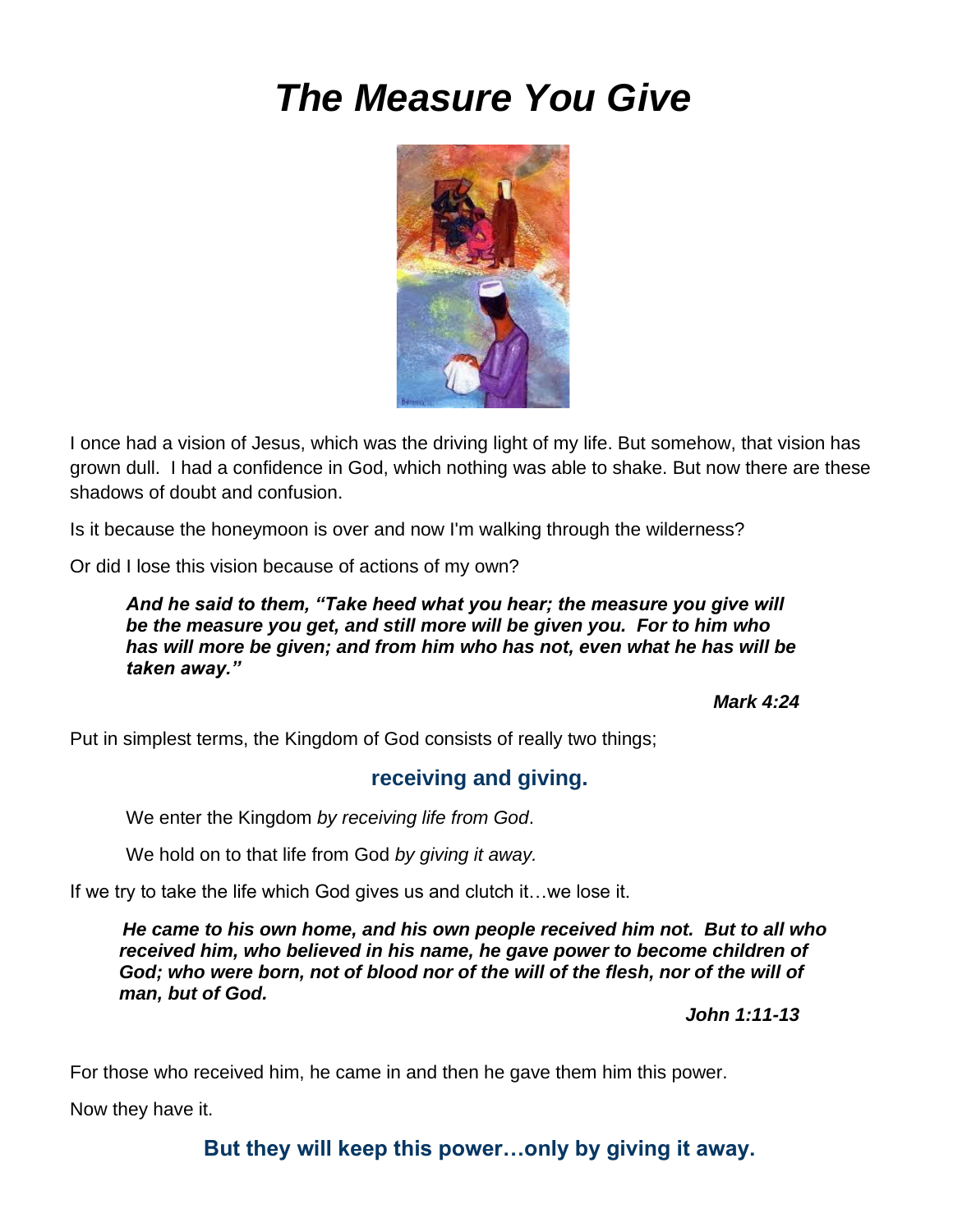*And this is the testimony that God gave us eternal life, and this life is in his Son. He who has the Son has life; he who has not the Son of God has not life.*

*1 John 5: 11-12*

To have the Son and try to hold on to him and keep him like money in the bank is to lose him.

The only way we keep the Son is by giving him away.

#### *Behold I stand at the door and knock. If anyone hears my voice and opens the door, I will come into him and eat with him, and he with me.*

*Rev. 3:20*

Again, we receive him.

We open the door. Jesus comes in. Now he's with us.

#### **But he stays only as we give him out.**

When we come to Jesus, he fulfills his promise again for us that when we come to him, he's with us.

We bring our troubled consciences, our broken hearts, our twisted minds, our sick bodies.

He touches us and gives us fresh life.

He gives us his body to eat and his blood to drink, and he sends us on our way rejoicing.

But, all these blessings he pours into us so generously again and again, remain ours, and increase in us, only when we begin to practice the fundamental principle of the Kingdom of God

# **That we get what we give.**

## *Take heed what you hear. The measure you give will be the measure you'll get and still more will be given you. But to him who has will more be given, and from him who has not, even what he has will be taken away.*

Now we all have a very difficult time, all of us, making that a reality in our living because from the time we were infants, we have learned to live by a totally different rule, the rule of Satan's kingdom.

#### **In God's Kingdom, we get what you give.**

But, in Satan's kingdom we keep what you have…and we have whatever we have by getting it and taking it. And once we have it, we build a wall around it. We guard it with a knife. We don't let anybody get near it.

#### **We're trying to expand our own kingdom.**

Life in this world, Satan's kingdom, is like a giant game of Monopoly. We start out with so much money. We start rolling the dice and with a combination of skill, luck and conniving, we try to beat the other guy. We get Baltimore, Park Place, New York Avene, then we get Boardwalk and Park Place. Then we get some houses and Reading Railroad. Then we put on some hotels. And then, the other guy lands on our property and we clean him out!

The strange thing about *this* game of Monopoly is that even when we win, we lose.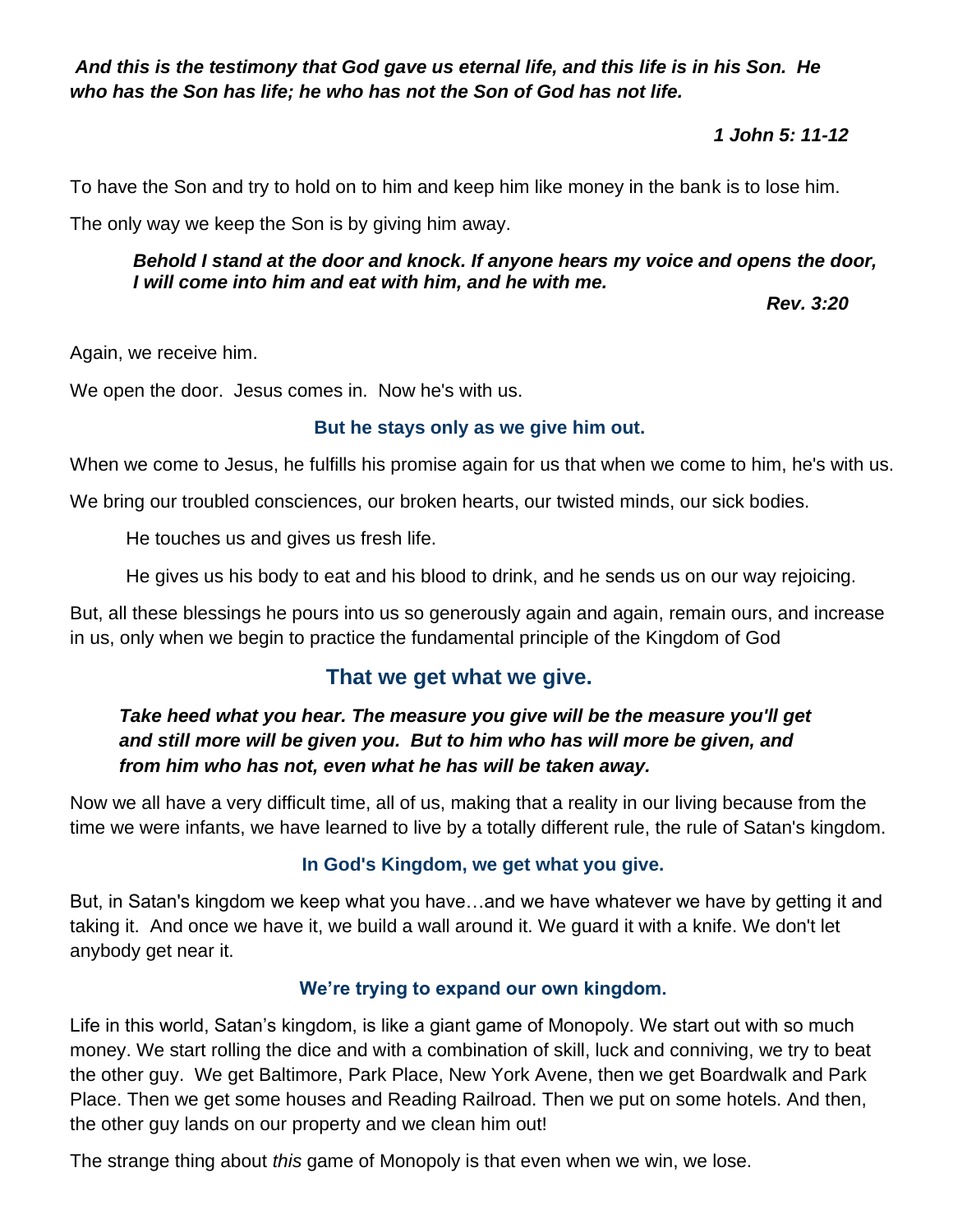*Lay not up for yourselves treasures on earth where moth and rust corrupt and where thieves break in and steal.*



*Matthew 6:19*

Things haven't changed. That's how it was then and that's how it is now.

Someone gets a nice shiny new car which only cost \$20,000.00. It's beautiful. But pretty soon… it will rust. So they say, " wait a minute, I'm going to take it to Ziebart- no rust"! But later, they park at the Kroger parking lot while getting some groceries. They come out to find that somebody plowed into the rear quarter panel and drove off. That's okay, they have insurance, it can be fixed. In reality, no matter what they do, within three, four, or five years, that shiny little car doesn't look like it did, and it doesn't behave like it did. In another few more years, it's in one of the junk yards.

Buying a house…it's the same thing. There is nothing wrong with having a house, but now there's the hassle of making the roof tight so it doesn't leak, of fixing the furnace, of mowing the lawn and on and on.

Now someone is super successful at business. It's marvelous. They own so much property, stock, bonds. They've got so much money all over they don't know what to do with it.

And then they die.

And what do we take with us?

We don't even take our bodies.

The only thing we take with us across to the other side is what we gave away.

#### *Make friends for yourselves, by means of the unrighteous mammon, that when it fails. they may receive you into the eternal habitations.*

# *Luke 16:9*

And so the Kingdom of God can surround and invade the atmosphere that the kingdom of Satan causes us to breathe and think. Because the kingdom of God operates on a totally different principle. The Kingdom of God operates on the principle of we get what we give.

We get what we give- both *negatively and positively.*

If we give judgment, if we're judging everybody, it comes back, we're getting judged.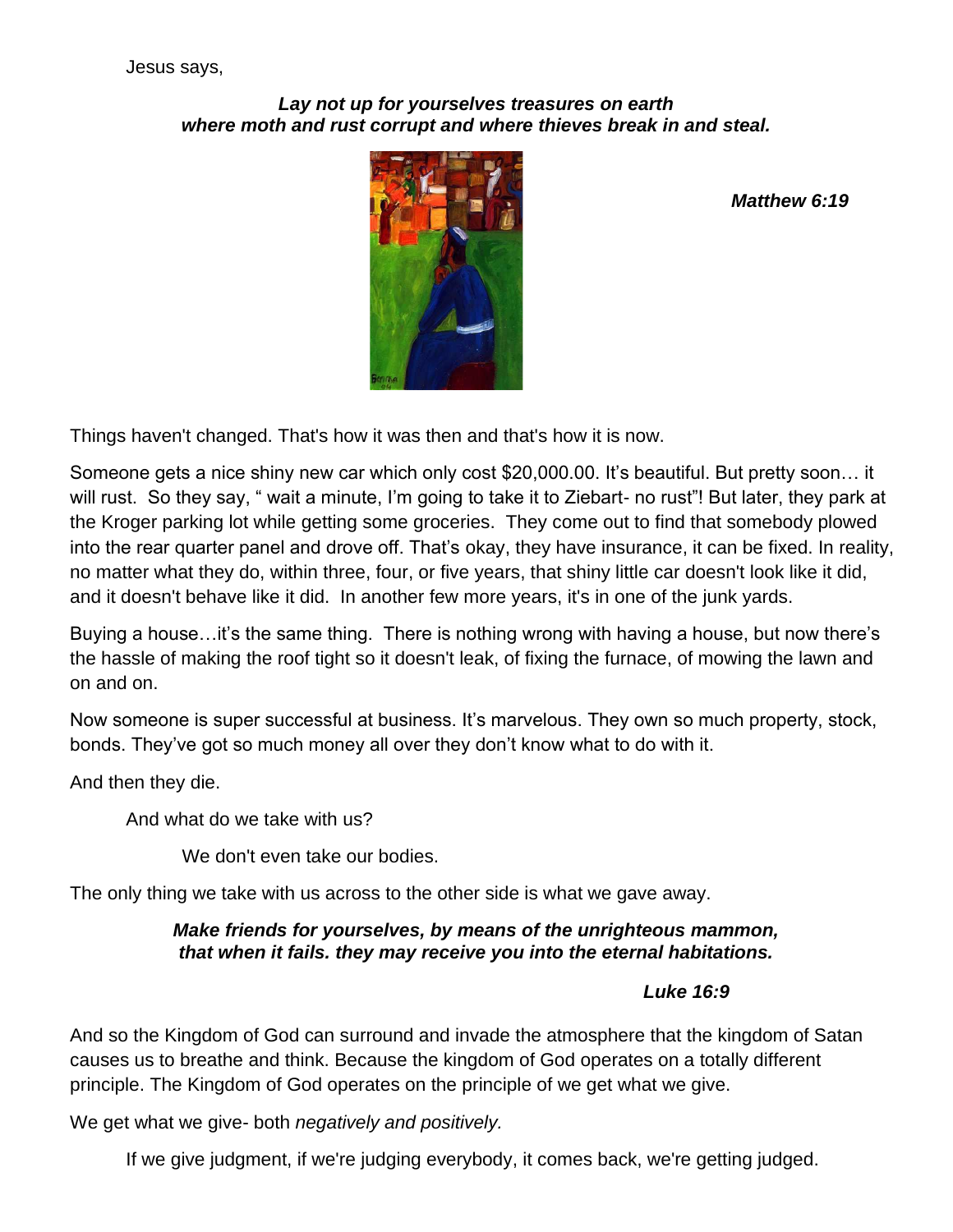If we give condemnation, we're sour and cynical and critical of everything and everybody and we can't understand- why everybody is so negative towards us… we're getting back condemnation.

If we give forgiveness, we show forbearance… it starts comes back to us.

If we give in mercy to people who are in need… mercy comes back to us.

That's the way it works in the Kingdom of God, like the law of gravity.

# *"Judge not, and you will not be judged; condemn not, and you will not be condemned; forgive, and you will be forgiven; give, and it will be given to you; good measure, pressed down, shaken together, running over, will be put into your lap. For the measure you give will be the measure you get back."*

#### *Luke 6:37-38*

Now, the reason we have such a hard time sustaining this vision of Jesus, the reason it keeps getting tarnished and weak, it shrivels, and it dies… is because, we try to take the vision of the Lord that God gives to us and conserve it the way we conserve things in this Satanic kingdom.

## **We hold on to our vision.**

We live as if we're playing Monopoly. We're still shrewd, conniving, negative, cynical and seeking our own advancement in thousands of subtle ways, even in areas that we call spiritual or Christian… and we end up with grief and blindness.

Because when we're given the vision of the Lord and any blessing from God, that blessing remains ours only as we learn to give it.

We need to give it constantly. We can't give it too much. The more we give, the more we get.

# *Take heed what you hear the measure you give will be the measure you get and still more will be given you for to him who has will more be given. And from him who has not even what he has, will be taken away.*

Now Jesus is practicing what he preaches. He's not asking us to do something he didn't do himself and we see in Philippians chapter 2, a perfect description of how Jesus lived that way.

#### *Who though he was in the form of God, did not count equality with God a thing to be grasped*

*"I have equality with God. Nobody is going to take this from me, it's mine! That's my right"!*

That's not how he does it.

He empties himself.

He pours himself out. He takes the form of a servant.

# *Being born in the likeness of men and being found in human form, he humbles himself and becomes obedient unto death, even death, on a cross.*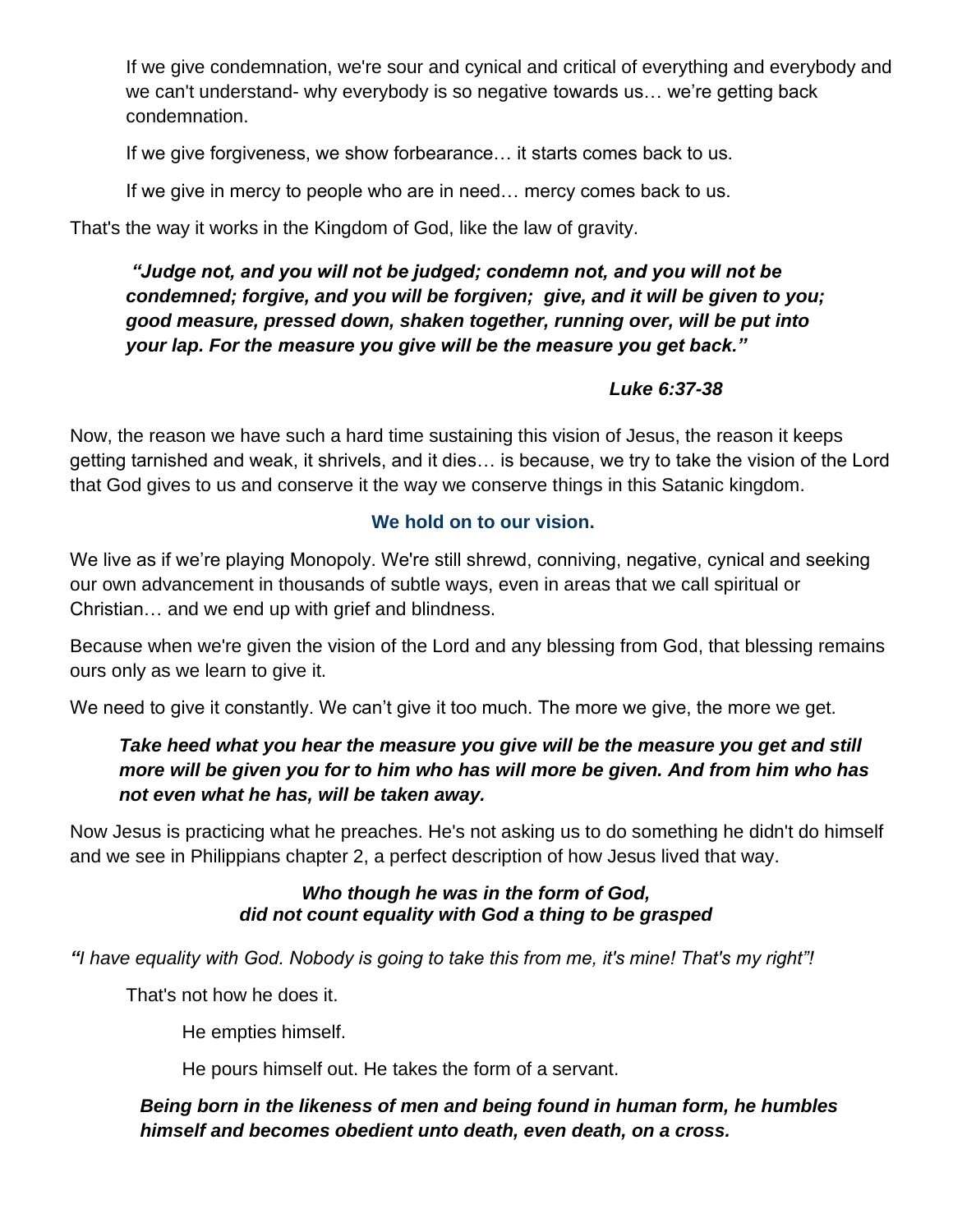## **He gives, gives, gives.**



*Wherefore, God has also highly exalted him, and given him a name which is above every name.*

#### **The measure you give is the measure you get.**

## *That the name of Jesus every knee should bow and every tongue confess and things in heaven, things on earth, and things under the earth that Jesus Christ is Lord to the glory of God the Father.*

Jesus offers up his life to the Father on the cross. And on the third day, the Father gives him life and raises him from the dead. He offers up to the father a corruptible body. And on the third day God gives him an incorruptible body as he raises him from the dead. He offers himself up in weakness and on the third day the Father raises him in power.

#### **The measure you give is the measure you get.**

So Jesus teaches us to live this way too. He's very clear about it.

*He said, "A nobleman was called away to a distant empire to be crowned king and then return. Before he left, he called together ten of his servants and divided among them ten pounds of silver, saying, 'Invest this for me while I am gone.' But his people hated him and sent a delegation after him to say, 'We do not want him to be our king.' "After he was crowned king, he returned and called in the servants to whom he had given the money. He wanted to find out what their profits were. The first servant reported, 'Master, I invested your money and made ten times the original amount!' "'Well done!' the king exclaimed. 'You are a good servant. You have been faithful with the little I entrusted to you, so you will be governor of ten cities as your reward.' "The next servant reported, 'Master, I invested your money and made five times the original amount.' "'Well done!' the king said. 'You will be governor over five cities.' "But the third servant brought back only the original amount of money and said, 'Master, I hid your money and kept it safe (wrapped in a napkin). I was afraid because you are a hard man to deal with, taking what isn't yours and harvesting crops you didn't plant.' "'You wicked servant!' the king roared. 'Your own words condemn you. If you knew that I'm a hard man who takes what isn't mine and harvests crops I didn't plant, why didn't you deposit my money in the bank? At least I could have gotten some interest on it.' "Then, turning to the others standing nearby, the king ordered, 'Take the money from this servant, and give it to the one who has*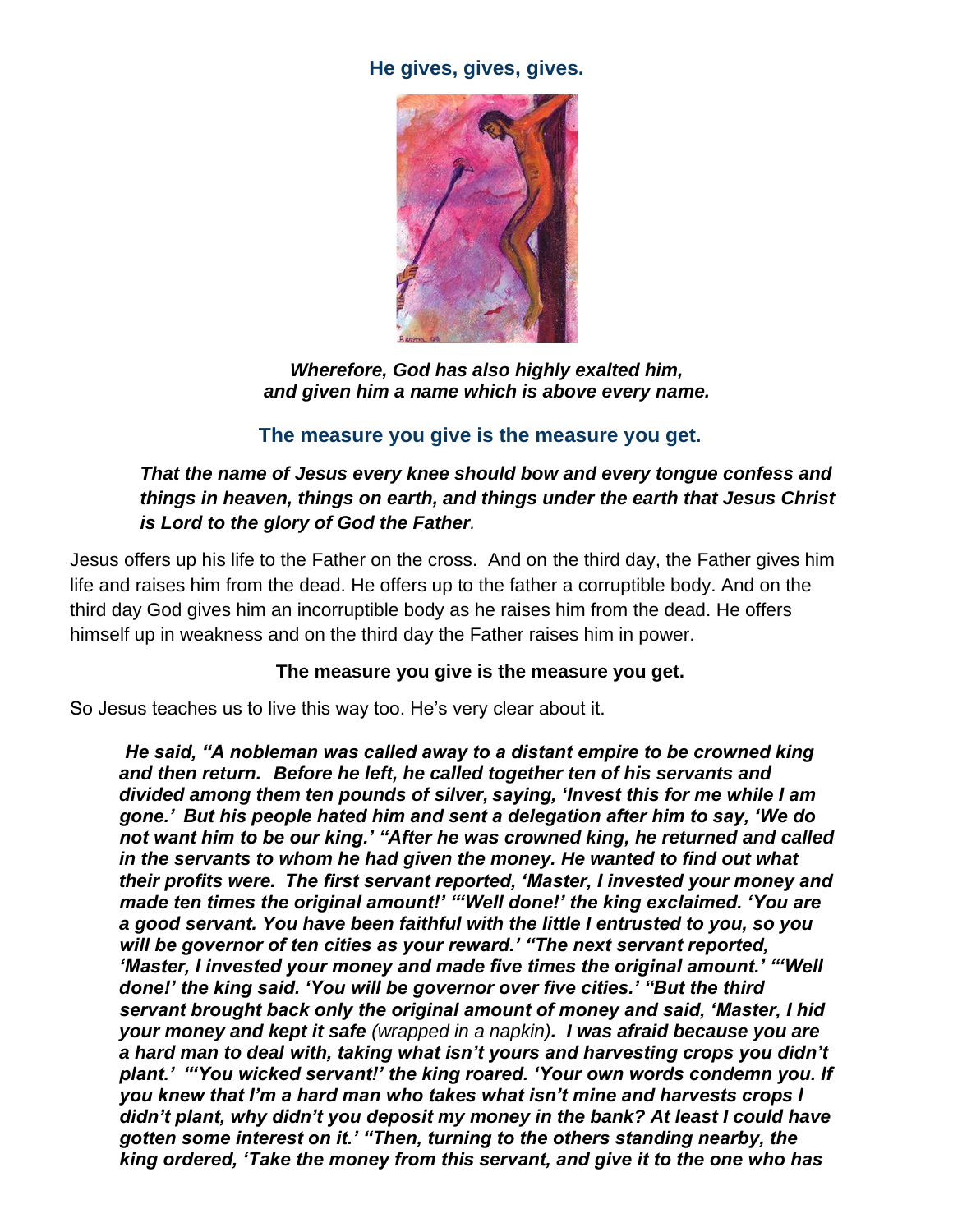*ten pounds.' "'But, master,' they said, 'he already has ten pounds!' "'Yes,' the king replied, 'and to those who use well what they are given, even more will be given. But from those who do nothing, even what little they have will be taken away.'"* 

#### *Luke 19:12-26 (NLT)*

The good servant has 1 pound of silver to start with. He makes gains with it, by giving it away. He gives it away, and it comes back as two. He gives it away again, and it comes back as three. He gives it away again, and it comes back as four.

The wicked servant given 1 pound of silver hangs onto it and wraps it up in a napkin. He's going to preserve it. He's not going to lose it.



**But he does lose it.**

And now, the parable becomes reality.

Jesus comes into our midst and gives each of us silver.

#### **Use it.**

# **So how do we use this silver?**

#### **This pound of silver that we're given to use… is mercy.**

We come with our broken hearts, and our troubled consciences, and our sickly bodies. We may come with our twisted minds, and all of our needs. And we lay these things out before him. All of us have something that isn't right. And we cry out to God for help, and we get help.

# **He's merciful to us beyond our comprehension.**

Take this mercy, which we've been shown and now show it to each other. Show mercy to the person that we have a hard time accepting, that person who is always bugging us. Show mercy at home… to our mothers, and to our fathers, and to children, and to brothers, and to sisters. Show mercy at our jobs, or on our searches for jobs, or wherever we're dealing with people, every day. The more mercy we show…the more mercy keeps pouring into us.

Now we have two pounds of silver here, now we have three, now we have four. We come back to God and because we have been giving it out, we're in a position to receive a double portion of God's mercy.

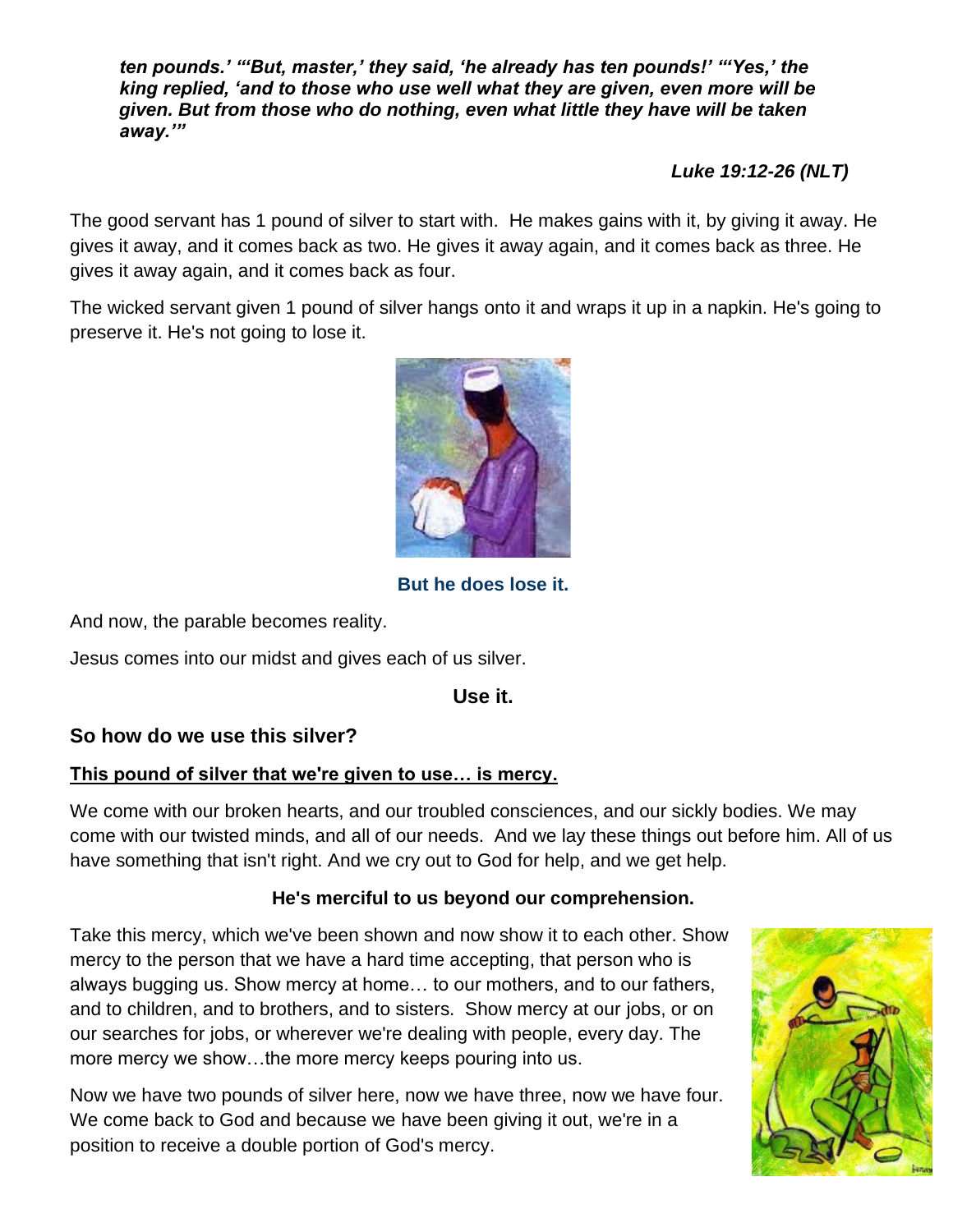But if on the other hand, after having received God's mercy, we wrap it up in a napkin, saying it's mine, then we are back to our old Monopoly ways. *You can't have it, it's mine!* 

We're looking at this person with disgust and that person with cynicism and this person with absolutely a sour attitude, and this is how we go through our days… showing no kindness to our spouses, our parents, our children, or that aunt that hasn't seen us for three years, and she's only a mile away!

Then this mercy, which we've been shown… shrinks and shrivels inside the napkin. When we come back to God we're in no position to receive because the measure we give is the measure we get back. And even more is given us.

# *To him who has will more be given, and from him who has not, even what he has will be taken away.*

## **This pound of silver that we're given to use… is Jesus himself.**

As we open our hearts, it's the Lord who comes into our midst. Jesus comes to us personally, through the Word, in hymns, in our prayers, in the Holy Spirit, coming among us. He visits us in the bread and wine. And he renews his grip on our hearts.

# *Christ in you the hope of glory.*

# *He who has the son has life. He who has not the son has not life*

The Son has come in. We've opened the door; he's eating with us and us with him.



We arise, we begin to share Jesus with others. The name of the Lord crosses our lips. We give each other encouragement to trust in him. And we continue to speak his name boldly and gladly.

Not only do we speak the name of Jesus, but we manifest the nature of Jesus in our actions. The way he is, begins to come through the way we behave.

# **And the more we give him, the more we have him.**

We approach him again and because we gave him away, we're in a position to receive a double portion of his presence.

But if after having received the Lord, we wrapped him up in a napkin. If the name of Jesus now doesn't cross our lips until we sing a hymn in church. If we never talk about him because it's not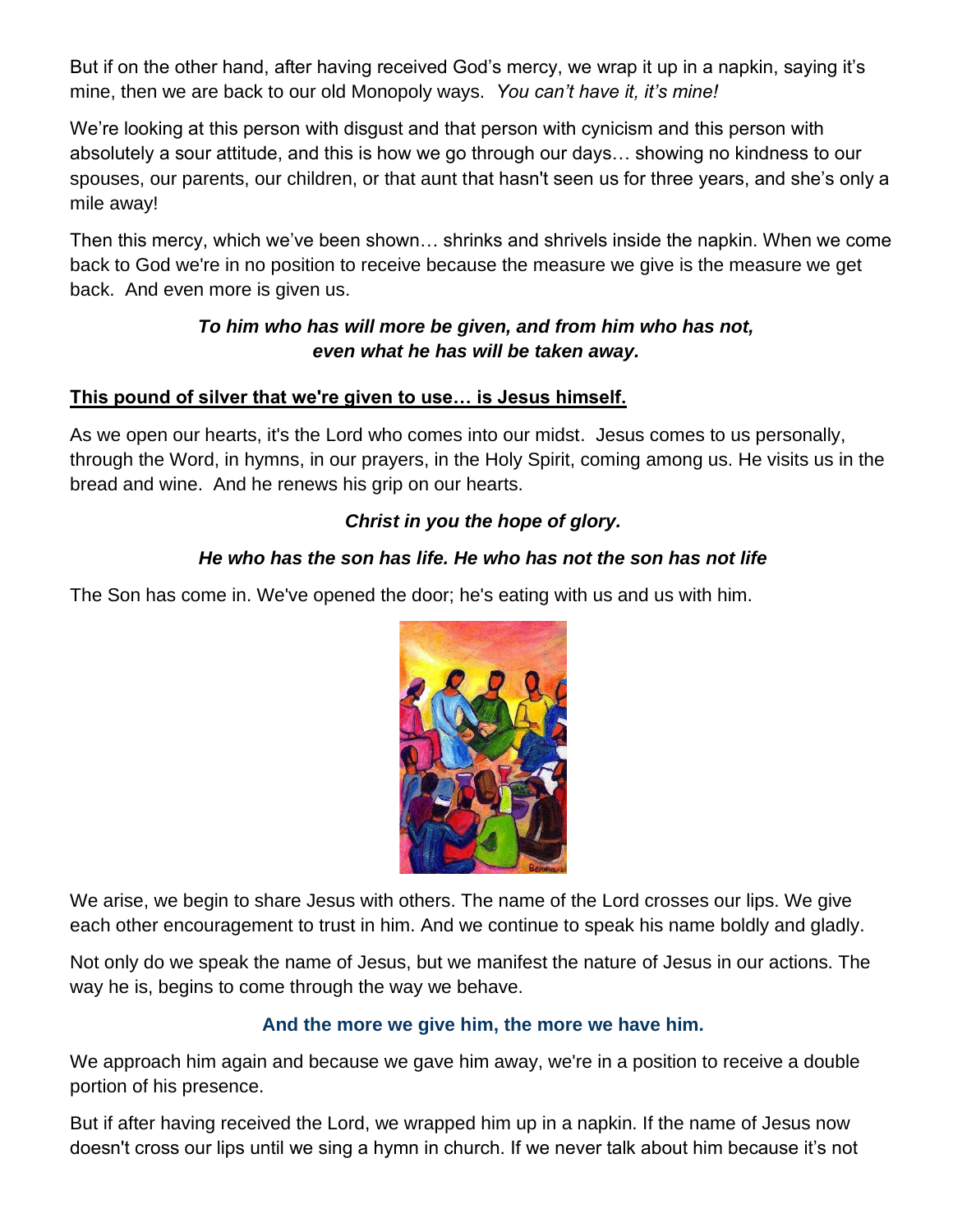proper, because somebody might be embarrassed, because somebody might get nervous if we talk about Jesus. And if we do not manifest his love or his nature… then we're playing Monopoly. When we open our hearts to receive some more… we're in no position because, the measure we give is the measure we get. And even more is given to us.

#### *To him who has had more be given, and from him who has not, even what he has is going to be taken away.*

## **This pound of silver that we're given to use… is hope.**

Oh, how needy we are of hope, to have some vision of the glory that lies at the end of the road. And, so the Lord opens our eyes and we see the City of God waiting at the end of the journey. We eat the bread and we drink the wine; the body and blood of Jesus. We're getting a foretaste of a banquet hall of God at the end, and our hope is renewed.

We have reason to live, something to go forward to now. We wake up with something to live for.

But if we don't show this hope after receiving it… then the hope shrivels.

What we need to do is take the hope and share it.

Give it to somebody else. Be an encouragement.

Encourage others. Many people just need some hope. Nobody ever gives them any hope. Nobody ever gives them any encouragement. They just struggle along with long faces and dull hearts.



And here we come, like a little ray of sunshine. We give them some hope, sometimes in the form of a few dollars that they need. Sometimes, it's in terms of a visit. Sometimes, it's a meal at our dinner table. Whatever it is, we give them hope… and as we do, the hope we have increases. And when we come back to the Lord, we get a double portion.

But if we wrap the hope up in a napkin and we go back to our old ways.

*Here come those Christians. Hide the beer!* 

*Here come the hypocrites. Pull down the shades!*

You know so often we are a threat to people.

*Oh no, not again. Here they come*.